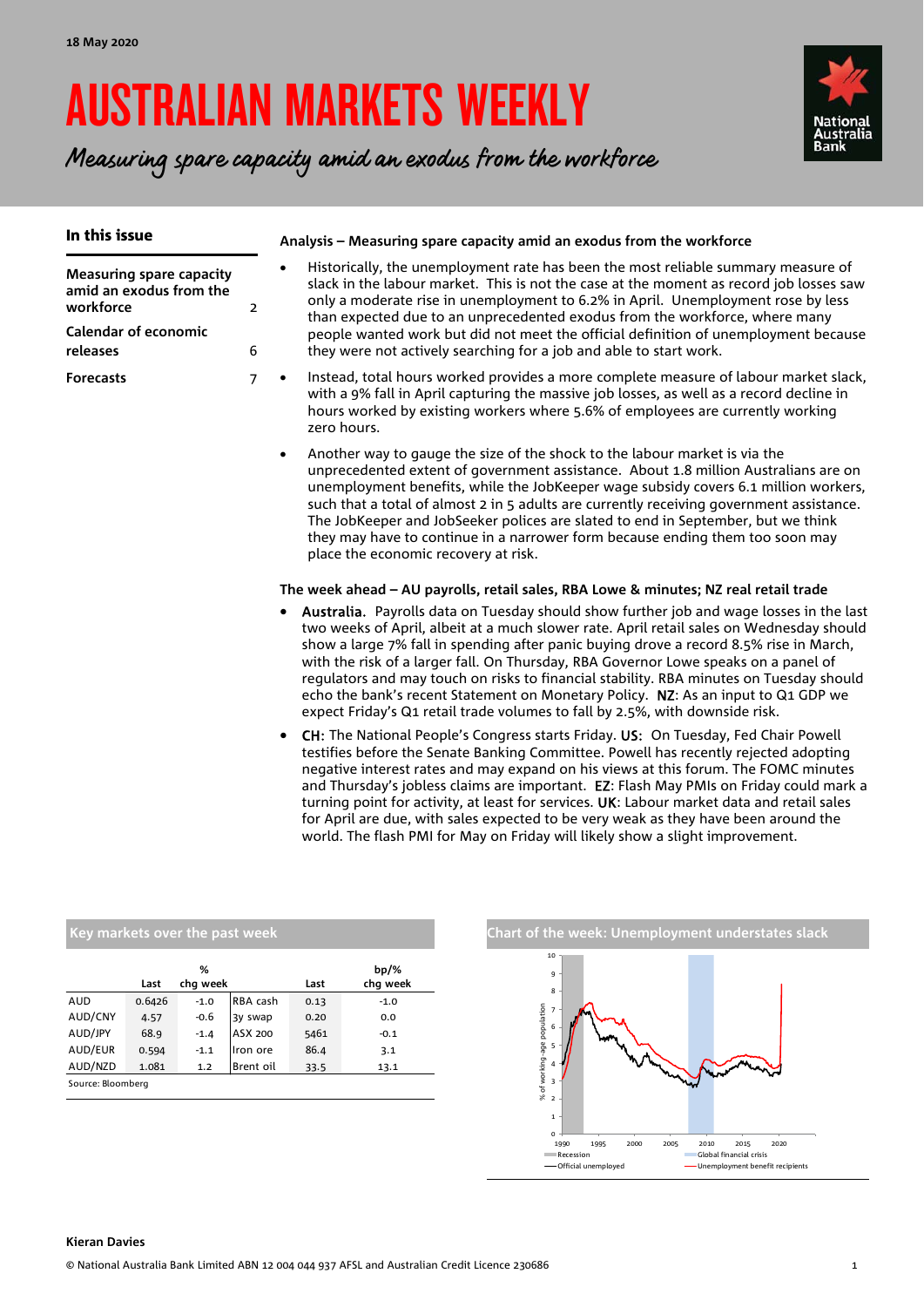## Measuring spare capacity amid an exodus from the workforce

- Historically, the unemployment rate has been the most reliable summary measure of slack in the labour market. This is not the case at the moment as record job losses saw only a moderate rise in unemployment to 6.2% in April. Unemployment rose by less than expected due to an unprecedented exodus from the workforce, where many people wanted work but did not meet the official definition of unemployment because they were not actively searching for a job and able to start work.
- Instead, total hours worked provides a more complete measure of labour market slack, with a 9% fall in April capturing the massive job losses, as well as a record decline in hours worked by existing workers where 5.6% of employees are currently working zero hours.
- Another way to gauge the size of the shock to the labour market is via the unprecedented extent of government assistance. About 1.8 million Australians are on unemployment benefits, while the JobKeeper wage subsidy covers 6.1 million workers, such that a total of almost 2 in 5 adults are currently receiving government assistance. The JobKeeper and JobSeeker polices are slated to end in September, but we think they may have to continue in a narrower form because ending them too soon may place the economic recovery at risk.

## Unemployment is not a reliable indicator of slack at present because of a record fall in the workforce

Historically, the unemployment rate has been the best summary measure of the state of the labour market, but we think it is currently significantly understating the initial damage to the labour market from the coronavirus pandemic.

This is seen in the detail of the April labour force survey. There was record 4.6% fall in employment in the month with 0.6 million people losing their job (moreover, more weekly payroll data point to further job losses after the survey was undertaken). Normally some people who lose their job are discouraged from looking for work and leave the workforce. However, in April, almost everyone who lost their job – or 0.5 million persons – left the workforce.

This unprecedented exodus saw a record fall in the participation rate, such that the unemployment rate rose by significantly less than had been expected. The number of unemployed rose by only 0.1 million to 0.8 million, with the unemployment rate increasing from 5.2% in March to 6.2% in April.

In our view, the exodus from the workforce mainly captures people who would still like a job, but did not meet the definition of an unemployed person that requires that they are actively seeking a job and available to start work.

If this is correct, then we should see it in the detailed labour market data released later this week, which report on people who would still like a job, but are treated as "not in the labour force" because they either did not actively seek a job and/or were not available to start work.

The Australian Bureau of Statistics regards such people as having a marginal attachment to the workforce, unlike the more usual make-up of those not in the labour force, which includes retirees, people who are medically unable to work, and many full-time students.

In the meantime, we note that the bureau said that if the people who dropped out of the workforce in April had actively sought work and been able to start a job, the number of unemployed would have increased to 1.3 million and the unemployment rate would have risen to 9.6%.1



 $\overline{a}$ <sup>1</sup> See Australian Bureau of Statistics, People who lost a job or were stood down: Flows analysis, 6202.0 Labour force, Australia, April 2020.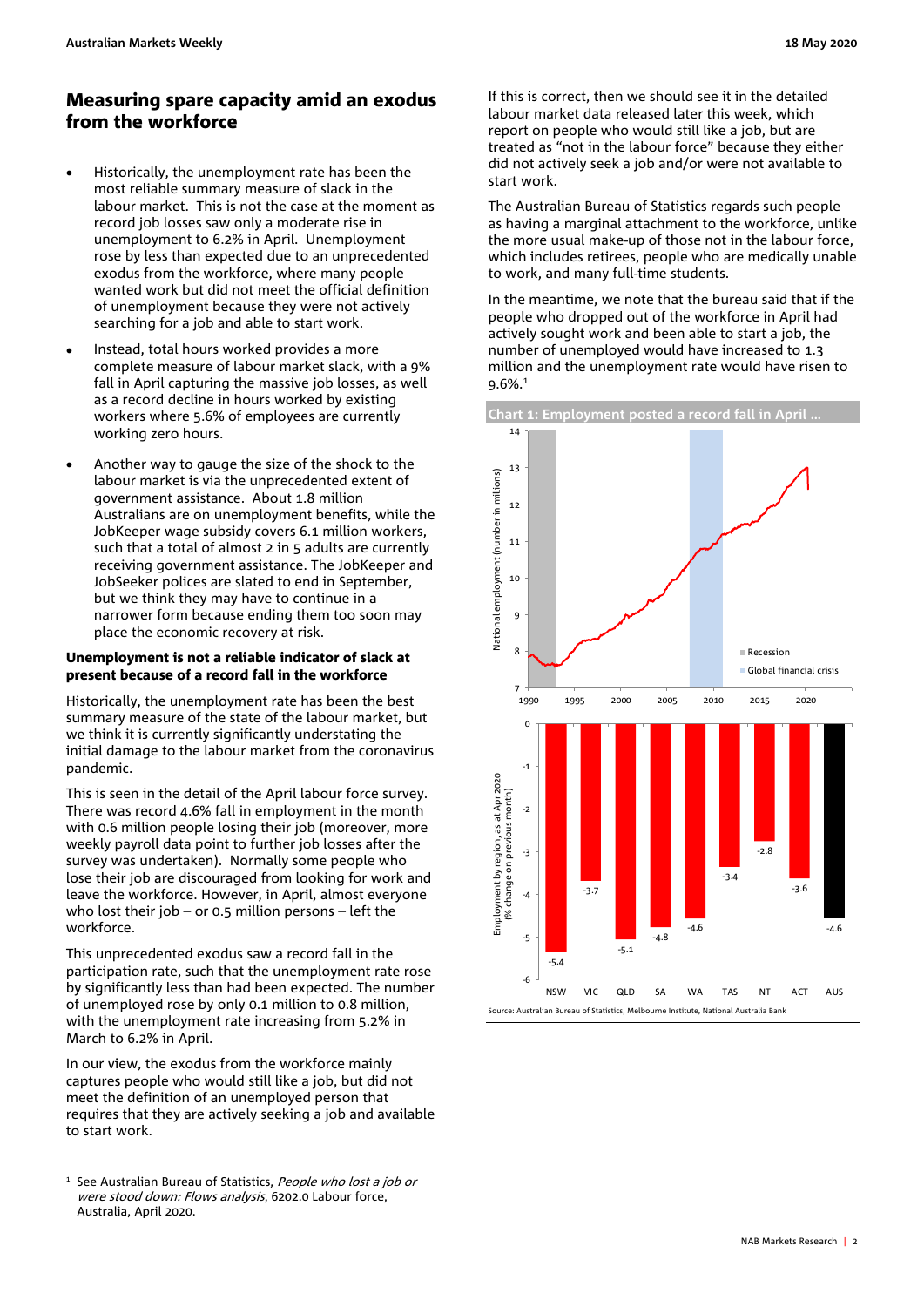



## Official data on unemployment benefit recipients point to a large amount of slack in the labour market

Our view that most of the people who dropped out of the workforce would still like a job is supported by government data on the number of people on unemployment benefits.

Previously, we used the number of people on unemployment benefits – i.e., JobSeeker and Youth Allowance payments – to construct an alternative measure of the unemployment rate and compared it with the official unemployment rate.<sup>2</sup>

Given the problems around measuring the labour force, we have taken a much simpler approach and expressed the number of unemployed and unemployment benefit recipients as a share of the working-age population. On this basis, unemployment rose from 3.5% of the population in March to 4.0% in April. In contrast, unemployment benefit recipients rose from 4.2% of the population in March to 6.4% in April.

Based on data for early May and assuming the population increases in May at the same much-reduced rate as April, unemployment benefit recipients have increased further to a new post-WW2 high of 8.4% of the

 $\overline{a}$ 

<sup>&</sup>lt;sup>2</sup> Note that the JobSeeker payment recently replaced the Newstart allowance.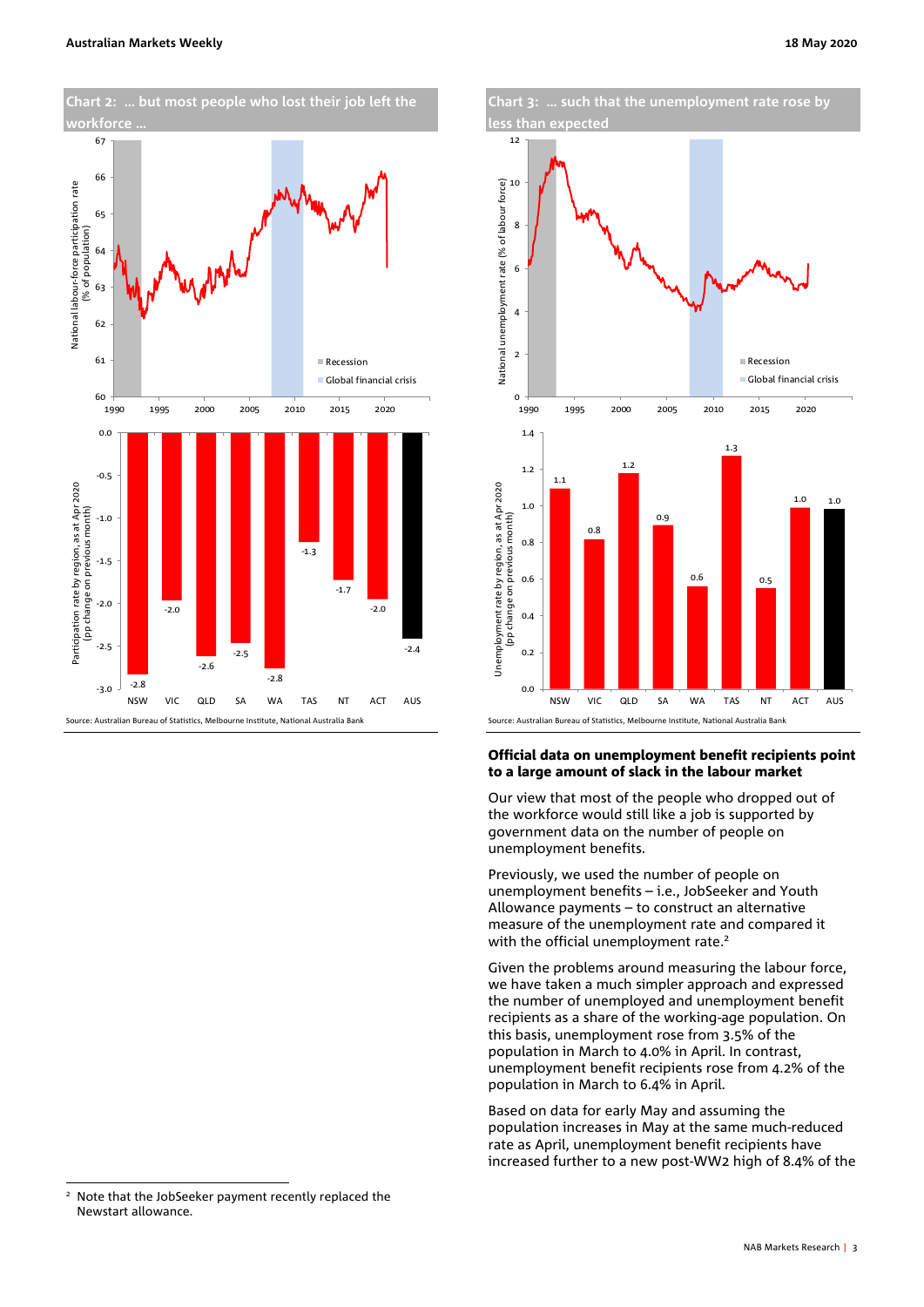working-age population.3 This points to a massive amount of slack in the labour market and highlights how the official unemployment rate is understating that slack.

Welfare recipients are usually required to look for work, but the government has suspended this mutual obligation test, which might explain why some of the people picked up in the labour force survey were not actively looking for work.<sup>4</sup> Unless the suspension is extended on Treasury advice, the 1.8 million people who are on benefits will have to search from work when the mutual obligation test resumes on 2 June.



Note: See Footnote 2. Assumes that the working-age population grows at the same rate in May 2020 as in April.

urce: Australian Bureau of Statistics, Department of Social Security, Minister for Employment, Skills Small and Family Business, National Australia Bank

j

**Chart 5: … and the increase in unemployment benefits has been widely spread across the country** 



Note: "Statistical area 2s" are communities defined by the Australian Bureau of Statistics with an average population of about 10,000. In cities they can represent one or more related suburbs. An area that reported fewer than 5 people receiving benefits was assumed to have 2 people on unemployment assistance.

Source: Department of Social Security, National Australia Bank

#### Total hours worked offer a more complete picture of the slack in the labour market

While the huge increase in the number of people on unemployment benefits gives a better perspective on slack in the labour market, a more complete picture is currently provided by total hours worked because of the government's wage subsidy scheme (total hours worked also gives a better measure of the initial hit to household income).

Total hours worked captures both the job losses and the greatly reduced hours worked by many people still in employment. In April, total hours worked fell a record 9.2%, with employment down 4.6% and average hours worked by remaining employees falling by 4.8% to 30 hours per week.

The steep drop in average hours worked includes a huge number of people that worked zero hours in the survey period that spanned the first half of April. Adjusting for the small number of people who at any point in time work zero hours, there was an additional:

- 0.4 million people that worked zero hours in April because they were stood down (this equals 3.2% of total employment); and
- 0.7 million people who worked zero hours in April because they had no work, not enough work or were stood down (i.e., 5.6% of total employment).

The people who are not working any hours at present have most likely been retained because of the government's JobKeeper wage subsidy. 0.9 million firms have registered for the subsidy, which represents almost 40% of the 2.4 million businesses that were actively trading as at mid 2019. This means that their turnover has fallen or will likely fall by 30% or more because of

February. See Minister for Employment, Skills, Small and Family Business, *Transcript of doorstop interview*, Parliament House, 14 May 2020. 4

<sup>&</sup>lt;sup>3</sup> According to Senator Cash, there were 1.6 million people on the JobSeeker payment in early May. Assuming that the number of persons on Youth Allowance increased at the same rate as the number on the JobSeeker payment, this puts the total seasonally adjusted number of unemployment benefit recipients at 1.8 million in early May, up from 0.8 million in

There are still income and asset tests for the JobSeeker payment.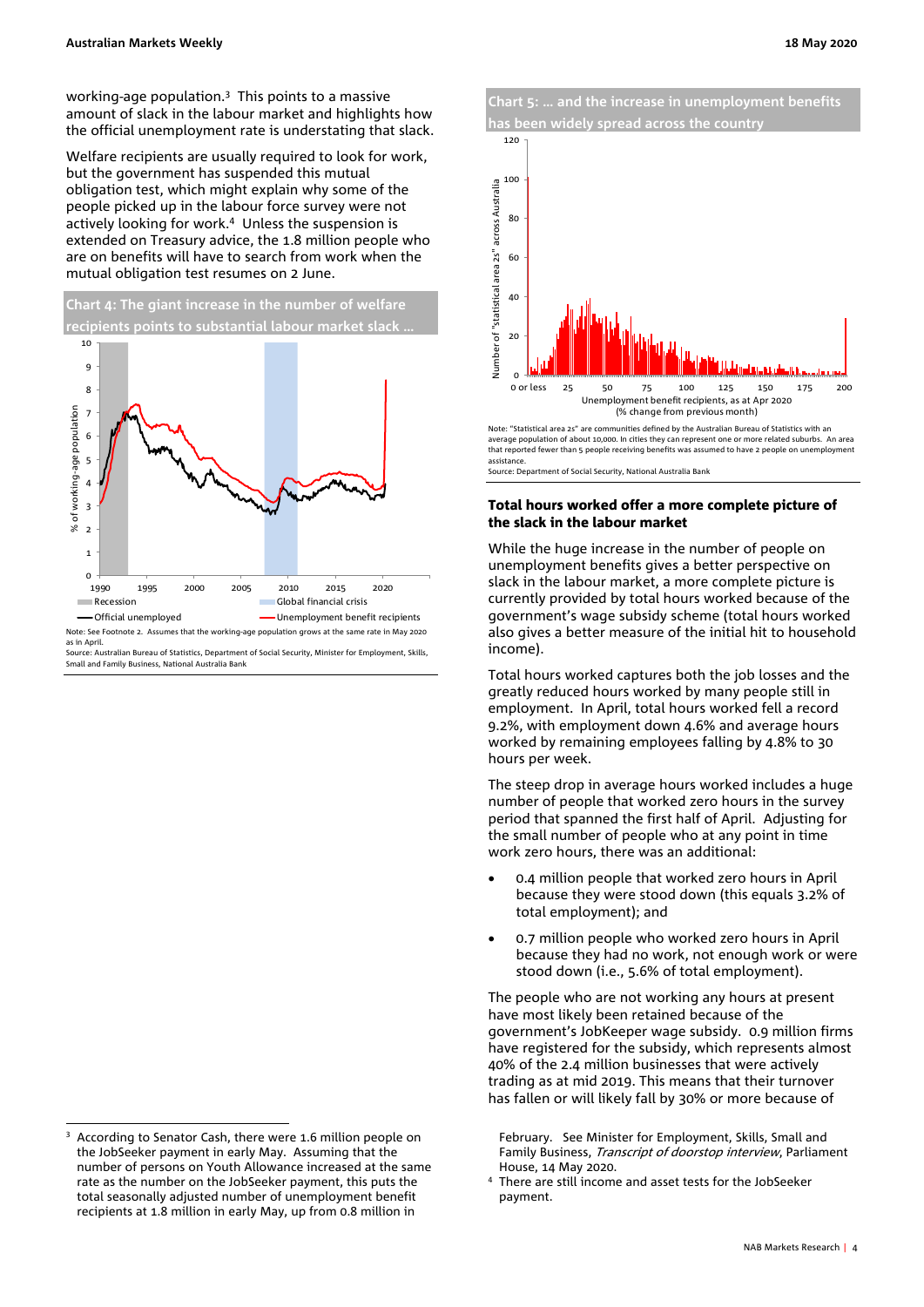the virus (the threshold is a fall of 50% or more for large companies).5 The subsidy currently extends to 6.1 million workers, or about half of total employment. Payments commenced in May, but are backdated to as early as March.

Treasury is currently reviewing the policy, which is legislated to end on 27 September. The prime minister has previously stressed that the policy would end at that point, although we suspect it could continue in a narrower form. Otherwise there could be a very large spike in unemployment if people who are still working zero hours are made redundant.

 For example, using the April numbers as a guide, counting the people who worked zero hours because they were stood down as unemployed would lift the unemployment rate from 6.2% to 9.3%. Adding in everyone who worked zero hours would further increase it to 11.7%.



## The degree of government support for the labour market is immense but necessary

This analysis suggests that while the official unemployment rate may not reach either the Reserve Bank's forecast peak of 10% or NAB's forecast high of 12% by June, the true damage to the labour market is much greater than currently indicated by the unemployment rate and looks to be the most severe since WW2.

While the record fall in total hours worked underscores this point, the same is clear from a tally of the extent of government assistance to the labour market.

- Total employment is currently 12.4 million, such that the 6.1 million workers covered by the JobKeeper programme means that about 1 in 2 workers are currently subsidised by the government.
	- The wage subsidy does not extend to publicsector employment, which is about 2 million. This means that private-sector employment is roughly 10.4 million, such that about 3 in 5 private-sector workers receive the subsidy.
- The working-age population is estimated at 20.9 million in May. The number of unemployment benefit recipients is about 1.8 million, meaning that almost 1 in 10 adults are on unemployment benefits. With 6.1 million persons on the JobKeeper subsidy, this equates to almost 1 in 3 adults. Adding the two policies, about 7.9 million people currently are on government labour market assistance, which is almost 2 in 5 adults.

This extensive labour market support has been critical in cushioning the hit to the economy. The unwinding of health restrictions marks the tentative start of economic recovery, which should begin to reverse some of the drop in hours worked and unemployment. However, there is a clear risk that the JobSeeker and JobKeeper programmes will need to be extended past their legislative end in September given that the labour market historically lags the recovery in activity. Otherwise, ending the policies too soon risks creating a setback to recovery after the biggest economic shock since the 1930s.

## Kieran Davies

j <sup>5</sup> Banks and government are not eligible for the payment.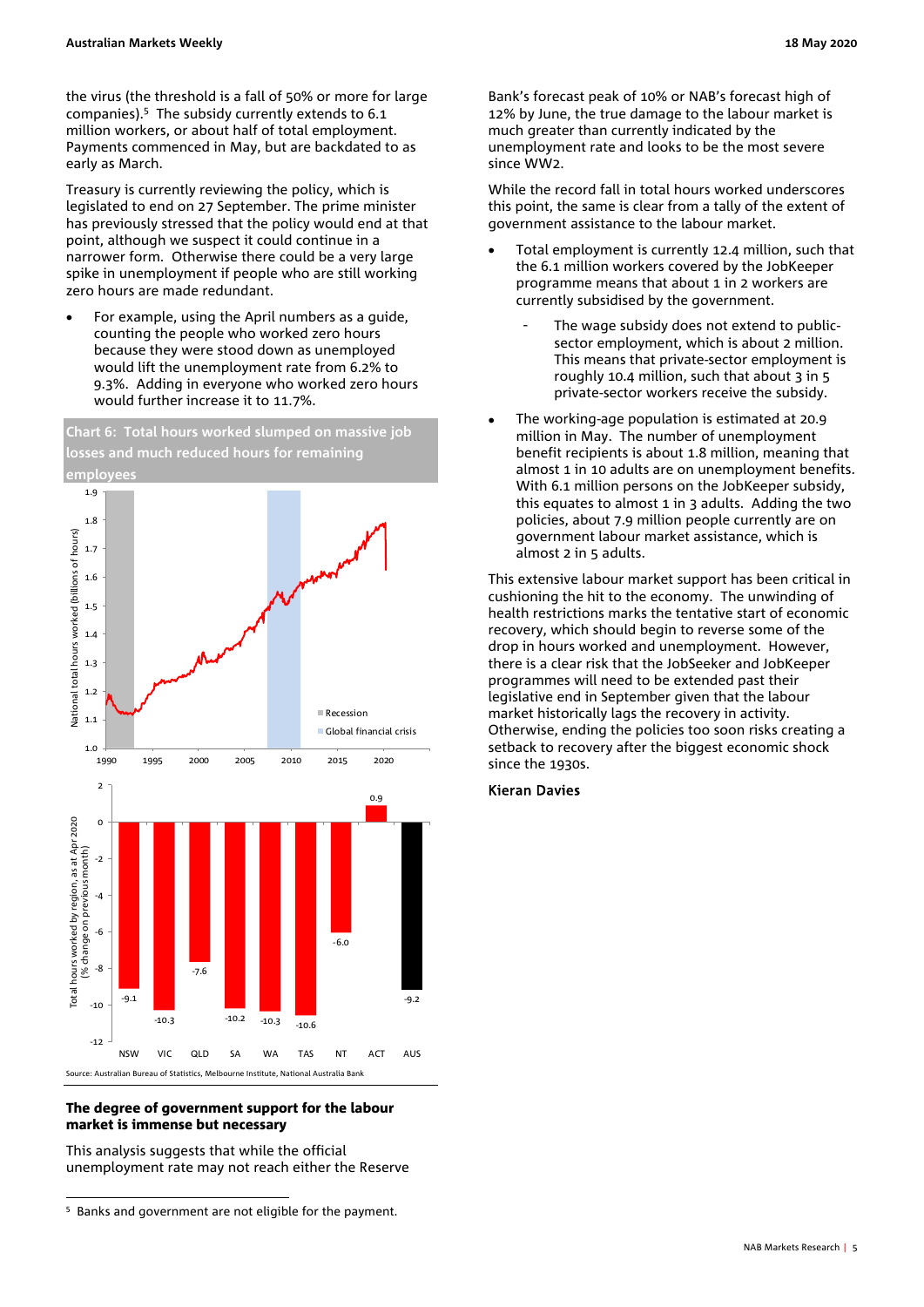## CALENDAR OF ECONOMIC RELEASES

|                | Country Economic Indicator                        | Period        |         | Forecast Consensus Actual | Previous                 | <b>GMT</b> | AEST  |
|----------------|---------------------------------------------------|---------------|---------|---------------------------|--------------------------|------------|-------|
|                | Monday 18 May 2020                                |               |         |                           |                          |            |       |
| UK             | BOE's Teneryro speaks on COVID-19 response        |               |         |                           | $\overline{\phantom{a}}$ | 14.00      | 1.00  |
|                | Tuesday 19 May 2020                               |               |         |                           |                          |            |       |
| AU             | <b>Weekly payrolls</b>                            |               |         |                           | ۰.                       | 0.30       | 11.30 |
| AU             | <b>RBA</b> minutes                                | May           |         |                           |                          | 0.30       | 11.30 |
| JN             | Industrial Production YoY                         | Mar F         |         | ٠.                        | $-5.2$                   | 3.30       | 14.30 |
| UK             | ILO Unemployment Rate 3Mths                       | Mar           |         | ÷                         | 4                        | 7.30       | 18.30 |
| UK             | Jobless Claims Change                             | Apr           |         |                           | 12.2                     | 7.30       | 18.30 |
| GE             | ZEW Survey Current Situation                      | May           |         | ٠.                        | $-91.5$                  | 8.00       | 19.00 |
| US             | Housing Starts                                    | Apr           |         | 950                       | 1216                     | 11.30      | 22.30 |
| <b>US</b>      | <b>Fed's Powell testifies</b>                     |               |         | ÷                         | ÷                        | 13.00      | 0.00  |
| EC             | ECB's Lane speaks                                 |               |         |                           | $\bullet\bullet$         | 13.00      | 0.00  |
| US             | Fed's Kashkari speaks                             |               |         |                           | $\cdots$                 | 13.00      | 0.00  |
| US             | Fed's Rosengren speaks                            |               |         |                           | $\overline{\phantom{a}}$ | 17.00      | 4.00  |
|                | Wednesday 20 May 2020                             |               |         |                           |                          |            |       |
| ΝZ             | Food Prices MoM                                   | Apr           |         | .,                        | 0.7                      | 21.45      | 8.45  |
| JN             | Core Machine Orders MoM / YoY                     | Mar           |         | $-7/ -10.9$               | $2.3/ -2.4$              | 22.50      | 9.50  |
| AU             | Westpac Leading Index MoM                         | Apr           |         |                           | $-0.84$                  | 23.30      | 10.30 |
| AU             | Preliminary retail sales                          | Apr           | $-7$    | ۰                         | 8.5                      | 0.30       | 11.30 |
| UK             | CPI MoM / YoY                                     | Apr           |         |                           | 0/1.5                    | 7.30       | 18.30 |
| ЕC             | CPI MoM / YoY                                     | Apr F         |         | --                        | 0.3 / 0.7                | 8.00       | 19.00 |
| CA             | CPI NSA MoM / YoY                                 | Apr           |         |                           | $-0.6 / 0.9$             | 11.30      | 22.30 |
| CA             | CPI Core- Common YoY%                             | Apr           |         | .,                        | 1.7                      | 11.30      | 22.30 |
| EC             | Consumer Confidence                               | May A         |         | ٠.                        | $-22.7$                  | 13.00      | 0.00  |
| US             | Fed's Bullard speaks                              |               |         | ۰.                        | $\overline{\phantom{a}}$ | 15.00      | 2.00  |
| <b>US</b>      | <b>FOMC Meeting Minutes</b>                       | Apr 29        |         | ÷                         | ÷,                       | 17.00      | 4.00  |
|                | Thursday 21 May 2020                              |               |         |                           |                          |            |       |
| JN             | Jibun Bank Japan PMI Mfg                          | May P         |         |                           | 41.9                     | 23.30      | 10.30 |
| AU             | RBA's Lowe takes part in panel on regulation      |               |         | ÷                         | $\sim$                   | 1.30       | 12.30 |
| NZ             | Credit Card Spending YoY                          | Apr           |         | .,                        | $-8.2$                   | 2.00       | 13.00 |
| <b>UK</b>      | Markit UK PMI Manufacturing SA                    | May P         |         | ÷                         | 32.6                     | 7.30       | 18.30 |
| US             | Philadelphia Fed Business Outlook                 | May           |         | $-40$                     | $-56.6$                  | 11.30      | 22.30 |
| US             | Markit US Manufacturing PMI                       | May P         |         |                           | 36.1                     | 12.45      | 23.45 |
| US             | Markit US Services PMI                            | May P         |         | --                        | 26.7                     | 12.45      | 23.45 |
| US             | Fed's Williams speaks                             |               |         | ٠.                        |                          | 13.00      | 0.00  |
| US             | Fed's Clarida speaks                              |               |         |                           | $\ddot{\phantom{1}}$     | 16.00      | 3.00  |
| <b>US</b>      | <b>Fed's Powell makes remarks</b>                 |               |         | ÷                         | ш,                       | 17.30      | 4.30  |
|                | Friday 22 May 2020                                |               |         |                           |                          |            |       |
| <b>NZ</b>      | Retail Sales Ex Inflation QoQ                     | 1Q            | $-2.5$  | ÷                         | 0.7                      | 21.45      | 8.45  |
| JN             | Natl CPI YoY                                      | Apr           |         | O.2                       | 0.4                      | 22.30      | 9.30  |
| UK             | Retail Sales Inc Auto Fuel YoY                    | Apr           |         |                           | $-5.8$                   | 5.00       | 16.00 |
| GE             | Markit/BME Germany Manufacturing PMI              | May P         |         | -                         | 34.5                     | 6.30       | 17.30 |
| GE             | Markit Germany Services PMI                       | May P         |         |                           | 16.2                     | 6.30       | 17.30 |
| EC             | Markit Eurozone Manufacturing PMI                 | May P         |         |                           | 33.4                     | 7.00       | 18.00 |
| CA             | Retail Sales MoM                                  | Mar           |         |                           | 0.3                      | 11.30      | 22.30 |
|                | Upcoming Central Bank Interest Rate Announcements |               |         |                           |                          |            |       |
| Australia, RBA |                                                   | Jun 2         | 0.25    | 0.25                      | 0.25                     |            |       |
| Canada, BoC    |                                                   | Jun 3         | 0.25    | 0.25                      | 0.25                     |            |       |
| Europe, ECB    |                                                   | Jun 4         | $-0.50$ | $-0.50$                   | $-0.50$                  |            |       |
|                | US, Federal Reserve                               | Jun 10        | 0/0.25  | O/O.25                    | O/O.25                   |            |       |
| Japan, BoJ     |                                                   | Jun 16        | $-0.10$ | $-0.10$                   | $-0.10$                  |            |       |
| UK, BOE        |                                                   | Jun 18        | 0.10    | 0.10                      | 0.10                     |            |       |
|                | New Zealand, RBNZ                                 | <b>Jun 24</b> | 0.25    | 0.25                      | 0.25                     |            |       |

GMT: Greenwich Mean Time; AEST: Australian Eastern Standard Time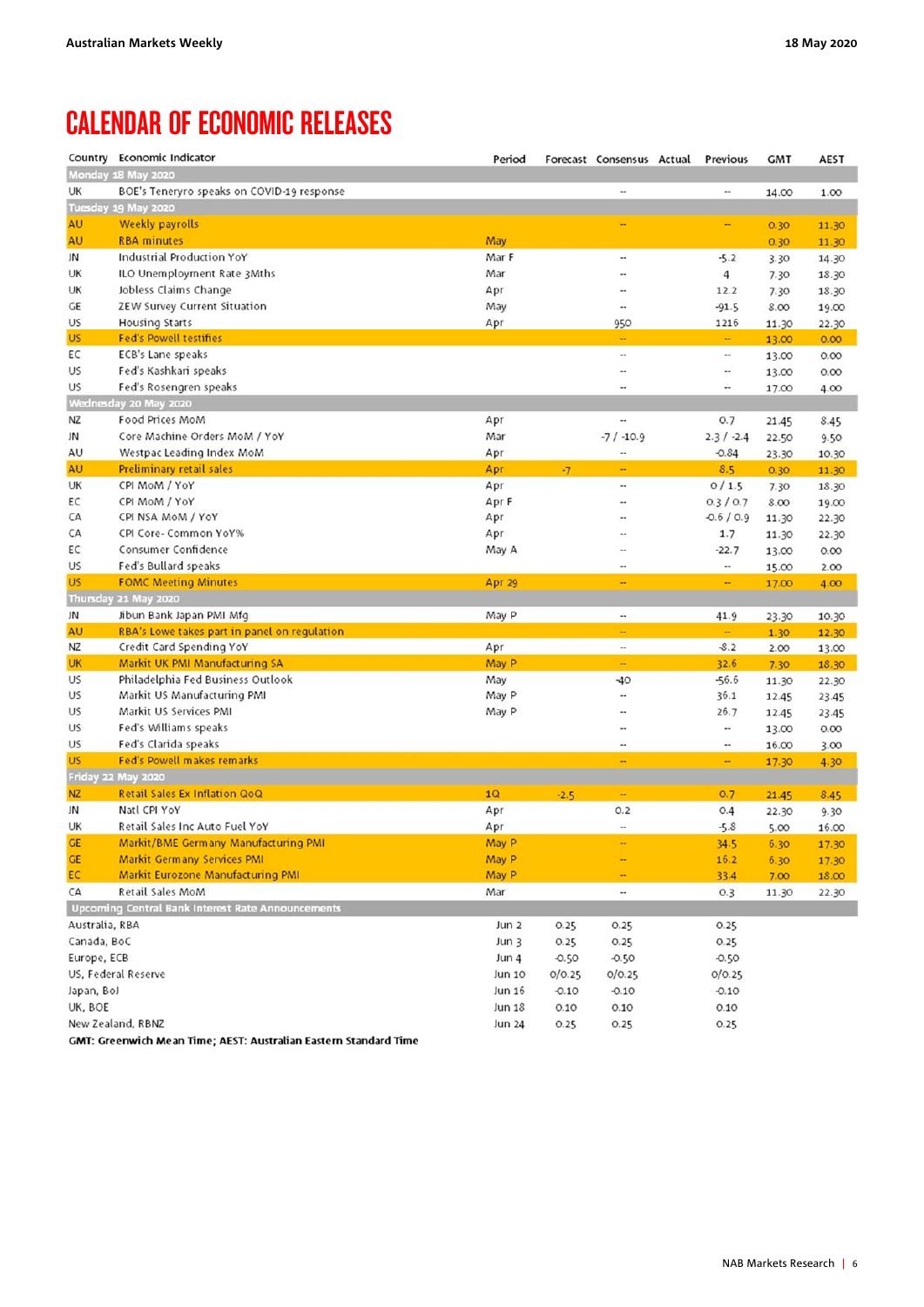## FORECASTS

| <b>Economic Forecasts</b>       |                          |                          |                          |                          |        |                |                    |        |                |                |        |        |        |        |        |        |  |
|---------------------------------|--------------------------|--------------------------|--------------------------|--------------------------|--------|----------------|--------------------|--------|----------------|----------------|--------|--------|--------|--------|--------|--------|--|
|                                 | Annual % change          |                          |                          |                          |        |                | Quarterly % change |        |                |                |        |        |        |        |        |        |  |
|                                 |                          |                          |                          |                          |        | 2019           |                    |        | 2020           |                |        | 2021   |        |        |        |        |  |
| <b>Australia Forecasts</b>      | 2019                     | 2020                     | 2021                     | 2022                     | Q1     | Q <sub>2</sub> | Q3                 | Q4     | Q <sub>1</sub> | Q <sub>2</sub> | Q3     | Q4     | Q1     | Q2     | Q3     | Q4     |  |
| <b>Household Consumption</b>    | 1.4                      | $-5.3$                   | 2.2                      | $\overline{\phantom{a}}$ | 0.4    | 0.3            | 0.1                | 0.4    | 0.5            | $-9.1$         | 0.1    | 2.7    | 1.2    | 0.7    | 1.1    | 1.2    |  |
| Underlying Business Investment  | $-2.0$                   | $-22.4$                  | $-8.1$                   | $\overline{\phantom{a}}$ | 0.6    | $-0.4$         | $-1.8$             | $-1.5$ | $-4.7$         | $-21.1$        | $-1.5$ | $-2.4$ | 0.7    | $-0.3$ | 0.1    | 0.3    |  |
| <b>Residential Construction</b> | $-7.1$                   | $-14.3$                  | $-4.3$                   | $\overline{\phantom{a}}$ | $-2.0$ | $-3.5$         | $-1.2$             | $-3.4$ | $-2.0$         | $-7.5$         | $-5.3$ | $-3.4$ | $-0.5$ | 1.6    | 2.9    | 3.6    |  |
| Underlying Public Spending      | 4.9                      | 4.0                      | 3.8                      | $\hspace{0.05cm} \ldots$ | 1.1    | 1.7            | 2.0                | 0.1    | 0.8            | 1.1            | 1.0    | 1.0    | 1.0    | 0.9    | 0.8    | 0.8    |  |
| Net Exports (a)                 | 1.1                      | 2.5                      | $-1.3$                   | $\hspace{0.05cm} \ldots$ | 0.4    | 0.5            | O.O                | 0.1    | 0.5            | 3.2            | $-0.4$ | $-0.8$ | $-0.3$ | $-0.2$ | $-0.3$ | $-0.4$ |  |
| Inventories (a)                 | $-0.2$                   | $-0.8$                   | 1.0                      | $\overline{\phantom{a}}$ | $-0.1$ | $-0.3$         | 0.2                | 0.2    | $-0.3$         | $-2.2$         | 1.6    | 1.2    | O.O    | $-0.1$ | 0.1    | O, O   |  |
| Domestic Demand (q/q %)         | $- -$                    | $\overline{\phantom{a}}$ | $\overline{\phantom{a}}$ | $-$                      | 0.3    | 0.4            | 0.4                | 0.1    | O.O            | $-7.2$         | $-0.1$ | 1.4    | 1.1    | 0.8    | 1.1    | 1.2    |  |
| Dom Demand (y/y %)              | 1.2                      | $-4.7$                   | 1.6                      | $\overline{\phantom{a}}$ | 1.2    | 1.2            | 1.2                | 1, 3   | 1.0            | $-6.7$         | $-7.1$ | $-5.9$ | $-4.9$ | 3.2    | 4.4    | 4.2    |  |
| Real GDP (q/q %)                | $\overline{\phantom{m}}$ | $\overline{\phantom{a}}$ | --                       | $\overline{\phantom{a}}$ | 0.5    | 0.6            | 0.6                | 0.5    | $-0.2$         | $-8.4$         | 1.0    | 4.1    | 2.0    | 0.4    | 0.8    | 0.8    |  |
| Real GDP (y/y %)                | 1.8                      | $-4.3$                   | 4.2                      | $\overline{\phantom{a}}$ | 1.7    | 1.6            | 1.8                | 2.2    | 1.5            | $-7.6$         | $-7.2$ | $-3.9$ | $-1.9$ | 7.7    | 7.5    | 4.0    |  |
|                                 |                          |                          |                          |                          |        |                |                    |        |                |                |        |        |        |        |        |        |  |
| CPI headline (q/q %)            | $- -$                    | $\overline{\phantom{a}}$ | --                       | $\overline{\phantom{a}}$ | O.O    | 0.6            | 0.5                | 0.7    | 0.3            | $-2.0$         | 0.6    | 0.7    | 0.2    | 0.2    | 0.1    | 0.3    |  |
| CPI headline (y/y %)            | 1.6                      | 0.4                      | 1.6                      | $\overline{\phantom{a}}$ | 1.3    | 1.6            | 1.7                | 1.8    | 2.1            | $-0.5$         | $-0.5$ | 0.5    | 0.5    | 2.7    | 2.3    | 0.9    |  |
| CPI underlying (q/q %)          | $\overline{\phantom{m}}$ | $\overline{\phantom{m}}$ | $\overline{\phantom{a}}$ | $\overline{\phantom{a}}$ | 0.2    | 0.4            | 0.4                | 0.4    | 0.4            | 0.3            | 0.4    | 0.3    | 0.2    | 0.2    | O.O    | 0.1    |  |
| CPI underlying (y/y %)          | 1.4                      | 1.5                      | 0.9                      | $\overline{\phantom{a}}$ | 1.5    | 1.4            | 1.4                | 1.4    | 1.6            | 1.5            | 1.6    | 1.5    | 1.3    | 1.1    | 0.6    | 0.4    |  |
| Private wages (q/q %)           | $\overline{\phantom{m}}$ | $\overline{\phantom{a}}$ | --                       | $\overline{\phantom{a}}$ | 0.5    | 0.5            | 0.5                | 0.5    | 0.5            | 0.3            | 0.3    | 0.3    | 0.3    | 0.3    | 0.5    | 0.5    |  |
| Private wages (y/y %)           | 2.3                      | 1.7                      | 1.2                      | $\overline{\phantom{a}}$ | 2.4    | 2.3            | 2.2                | 2.2    | 2.1            | 1.9            | 1.6    | 1.3    | 1.1    | 1.0    | 1.3    | 1.5    |  |
| Unemployment Rate (%)           | 5.1                      | 10.1                     | 8.6                      | $\sim$                   | 5.1    | 5.1            | 5.2                | 5.1    | 5.2            | 11.7           | 11.8   | 11.7   | 10.7   | 8.7    | 7.6    | 7.2    |  |
| Terms of trade                  | 5.2                      | $-11.9$                  | $-2.0$                   | $\overline{\phantom{a}}$ | 3.3    | 1.5            | 0.2                | $-5.3$ | $-2.5$         | $-5.8$         | $-3.4$ | $-1.2$ | 0.8    | 2.0    | $-0.1$ | $-0.1$ |  |
| Current Account (% GDP)         | 0.5                      | 0.9                      | $-0.3$                   | $\overline{\phantom{m}}$ | $-0.4$ | 0.9            | 1.3                | 0.2    | 0.1            | 2.4            | 1.2    | O. O   | $-0.2$ | O.O    | $-0.4$ | $-0.8$ |  |

Source: NAB Group Economics; (a) Contributions to GDP growth

| <b>Exchange Rate Forecasts</b> |        |        |        |               |        | <b>Global GDP</b> |                         |        |               |        |               |        |        |
|--------------------------------|--------|--------|--------|---------------|--------|-------------------|-------------------------|--------|---------------|--------|---------------|--------|--------|
|                                | 18-May | Jun-20 | Sep-20 | <b>Dec-20</b> | Mar-21 | <b>Jun-21</b>     |                         | 2019   | 2020          | 2021   |               |        |        |
| <b>Majors</b>                  |        |        |        |               |        |                   | Australia               | 1.8    | $-4.3$        | 4.2    |               |        |        |
| AUD/USD                        | 0.643  | 0.62   | 0.64   | 0.68          | 0.69   | 0.70              | <b>United States</b>    | 2.3    | -6.6          | 6.7    |               |        |        |
| NZD/USD                        | 0.59   | 0.59   | 0.60   | 0.62          | 0.64   | 0.65              | Eurozone                | 1.2    | $-6.5$        | 6.0    |               |        |        |
| USD/JPY                        | 107.2  | 109    | 109    | 109           | 109    | 109               | United Kingdom          | 1.4    | -6.1          | 6.2    |               |        |        |
| EUR/USD                        | 1.08   | 1.08   | 1.10   | 1.12          | 1.13   | 1.14              | Japan                   | 0.8    | $-5.0$        | 3.9    |               |        |        |
| GBP/USD                        | 1.21   | 1.23   | 1.27   | 1.30          | 1.32   | 1.33              | China                   | 6.1    | 1.0           | 9.8    |               |        |        |
| USD/CNY                        | 7.12   | 7.00   | 6.90   | 6.85          | 6.80   | 6.80              | India                   | 5.3    | 2.0           | 7.6    |               |        |        |
| USD/CAD                        | 1.41   | 1.43   | 1.41   | 1.39          | 1.37   | 1.35              | New Zealand             | 2.2    | $-6.5$        | 1.9    |               |        |        |
| USD/CHF                        | 0.97   | 0.98   | 0.97   | 0.96          | 0.96   | 0.95              | World                   | 3.0    | $-2.6$        | 6.3    |               |        |        |
|                                |        |        |        |               |        |                   |                         |        |               |        |               |        |        |
| <b>Australian Cross Rates</b>  |        |        |        |               |        |                   | Commodity prices (\$US) |        |               |        |               |        |        |
| AUD/NZD                        | 1.08   | 1.05   | 1.07   | 1.09          | 1.08   | 1.07              |                         | 18-Mav | <b>Jun-20</b> | Sep-20 | <b>Dec-20</b> | Mar-21 | Jun-21 |
| AUD/JPY                        | 68.9   | 68     | 70     | 74            | 75     | 76                | Brent oil               | 33.5   | 58            | 60     | 62            | 62     | 62     |
| AUD/EUR                        | 0.59   | 0.57   | 0.58   | 0.60          | 0.61   | 0.61              | Gold                    | 1763   | 1540          | 1560   | 1580          | 1580   | 1590   |
| AUD/GBP                        | 0.53   | 0.50   | 0.50   | 0.52          | 0.52   | 0.52              | Iron ore                | na     | 76            | 72     | 68            | 71     | 69     |
| AUD/CNY                        | 4.57   | 4.34   | 4.42   | 4.62          | 4.69   | 4.73              | Hard coking coal*       | 115    | 152           | 150    | 148           | 151    | 147    |
| AUD/CAD                        | 0.91   | 0.89   | 0.90   | 0.94          | 0.95   | 0.94              | Thermal coal            | 52     | 68            | 65     | 70            | 70     | 66     |
| AUD/CHF                        | 0.62   | 0.61   | 0.62   | 0.65          | 0.66   | 0.66              | Copper                  | 5156   | 5725          | 5750   | 5850          | 5900   | 5950   |
|                                |        |        |        |               |        |                   |                         |        |               |        |               |        |        |

|                              | 18-May  | Jun-20  | Sep-20  | <b>Dec-20</b> | Mar-21  | Jun-21  |
|------------------------------|---------|---------|---------|---------------|---------|---------|
| <b>Australian Rates</b>      |         |         |         |               |         |         |
| RBA cash rate                | 0.25    | 0.25    | 0.25    | 0.25          | 0.25    | 0.25    |
| 3 month bill rate            | 0.10    | 0.15    | 0.20    | 0.25          | 0.30    | 0.30    |
| 3 Year Swap Rate             | 0.20    | 0.24    | 0.25    | 0.30          | 0.30    | 0.30    |
| 10 Year Swap Rate            | 0.88    | 0.85    | 0.90    | 1.05          | 1.18    | 1.28    |
| <b>Offshore Policy Rates</b> |         |         |         |               |         |         |
| US Fed funds                 | 0.25    | 0.25    | 0.25    | 0.25          | 0.25    | 0.25    |
| ECB deposit rate             | $-0.50$ | -0.60   | -0.60   | -0.60         | -0.60   | -0.60   |
| BoE repo rate                | 0.10    | 0.25    | 0.25    | 0.25          | 0.25    | 0.25    |
| Bol excess reserves rate     | $-0.10$ | $-0.20$ | $-0.20$ | $-0.20$       | $-0.20$ | $-0.20$ |
| RBNZ OCR                     | 0.25    | 0.25    | 0.25    | 0.25          | 0.25    | 0.25    |
| 10-year Bond Yields          |         |         |         |               |         |         |
| Australia                    | 0.91    | 0.90    | 0.95    | 1.05          | 1.15    | 1.25    |
| <b>United States</b>         | 0.64    | 0.60    | 0.70    | 0.80          | 0.90    | 1.00    |
| New Zealand                  | 0.64    | 0.88    | 0.88    | 1.03          | 1.28    | 1.38    |

Sources: NAB Global Markets Research; Bloomberg; ABS

| <b>Global GDP</b>    |          |        |      |
|----------------------|----------|--------|------|
|                      | 2019     | 2020   | 2021 |
| Australia            | 1.8      | $-4.3$ | 4.2  |
| <b>United States</b> | 2.3      | -66    | 6.7  |
| Eurozone             | 1.2      | $-6.5$ | 60   |
| United Kingdom       | 1.4      | $-61$  | 62   |
| Japan                | $\Omega$ | $-5.0$ | 3.9  |
| China                | 61       | 1.0    | 9.8  |
| India                | 5.3      | 2.0    | 7.6  |
| New Zealand          | 2.2      | $-6.5$ | 1.9  |
| World                | 3.0      | $-2.6$ | 6.3  |

| Australian Cross Rates  |      |      |      |      |      |      | Commodity prices (\$US)                                        |        |             |             |               |             |                    |
|-------------------------|------|------|------|------|------|------|----------------------------------------------------------------|--------|-------------|-------------|---------------|-------------|--------------------|
| AUD/NZD                 | 1.08 | 1.05 | 1.07 | 1.09 | 1.08 | 1.07 |                                                                | 18-May | Jun-20      | Sep-20      | <b>Dec-20</b> | Mar-21      | Jun-21             |
| AUD/JPY                 | 68.9 | 68   | 70   | 74   | 75   | 76   | Brent oil                                                      | 33.5   | 58          | 60          | 62            | 62          | 62                 |
| AUD/EUR                 | 0.59 | 0.57 | 0.58 | 0.60 | 0.61 | 0.61 | Gold                                                           | 1763   | <i>1540</i> | <i>1560</i> | 1580          | <i>1580</i> | 1590               |
| AUD/GBP                 | 0.53 | 0.50 | 0.50 | 0.52 | 0.52 | 0.52 | Iron ore                                                       | na     | 76          | 72          | 68            | 71          | 69                 |
| AUD/CNY                 | 4.57 | 4.34 | 4.42 | 4.62 | 4.69 | 4.73 | Hard coking coal*                                              | 115    | 152         | 150         | 148           | 151         | 147                |
| AUD/CAD                 | 0.91 | 0.89 | 0.90 | 0.94 | 0.95 | 0.94 | Thermal coal                                                   | 52     | 68          | 65          | 70            | 70          | 66                 |
| AUD/CHF                 | 0.62 | 0.61 | 0.62 | 0.65 | 0.66 | 0.66 | Copper                                                         | 5156   | 5725        | 5750        | 5850          | 5900        | <i><b>5950</b></i> |
|                         |      |      |      |      |      |      | Aus LNG**                                                      | 10     | <i>10</i>   | 11          | 11            | 11          | 11                 |
| Interest Rate Forecasts |      |      |      |      |      |      | * FOB quarterly contract prices (thermal coal is JFY contract) |        |             |             |               |             |                    |

**18-May Jun-20 Sep-20 Dec-20 Mar-21 Jun-21** \*\* Implied Australian LNG export prices